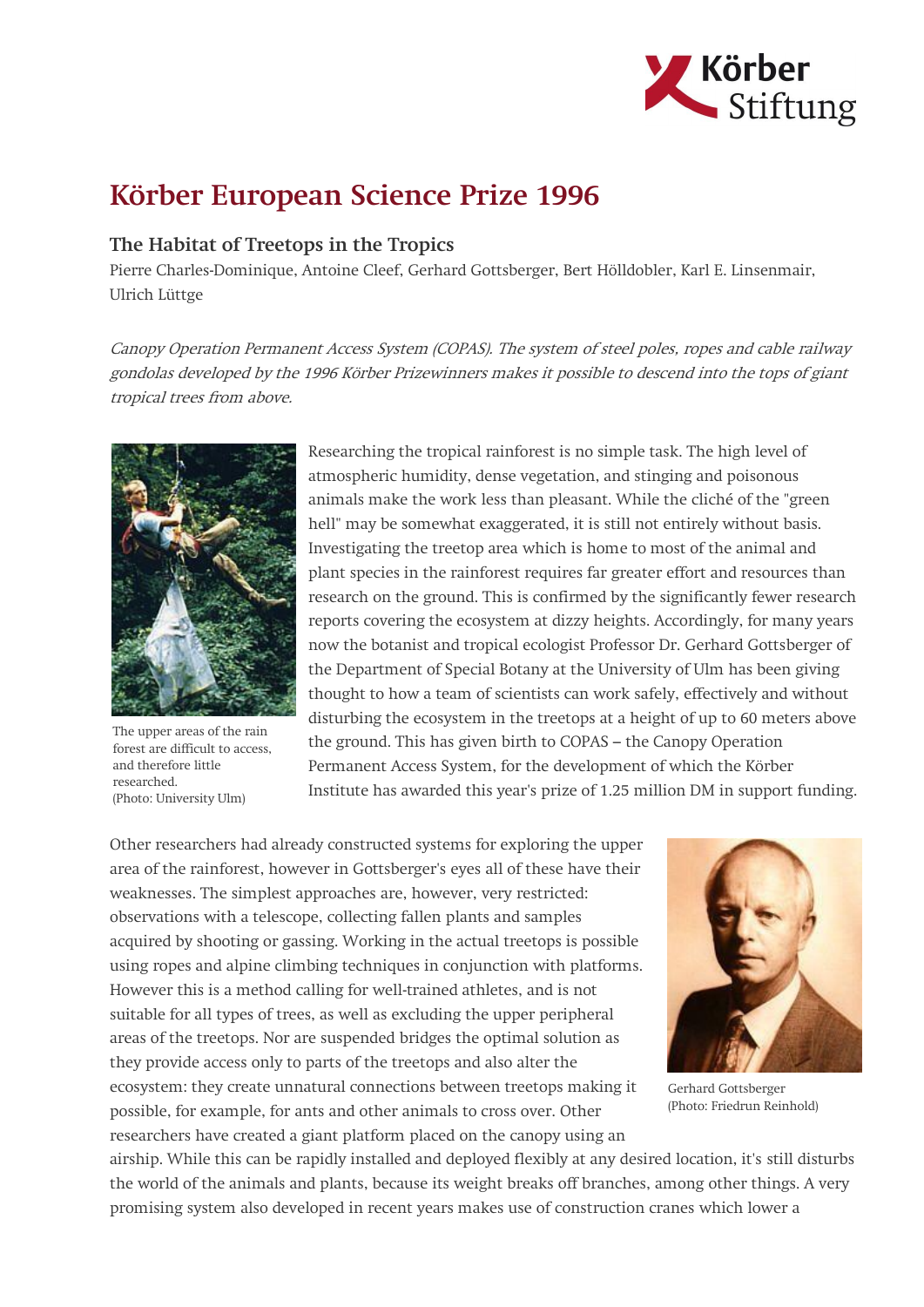

working gondola suspended from the jib down into the treetop area from above. And if they have to travel along rails to cover a wider area, then a relatively broad swathe must be cut through the rainforest to lay these rails. Furthermore, cranes of this type can only be set up on even ground.



Bearing all of these disadvantages in mind, some eight years ago Gerhard Gottsberger and his technical colleague Joachim Döring set about devising a system which could be simply and safely used even by people unfamiliar with it and which had the least detrimental effect possible on the ecosystem in the treetops. "We were looking to develop a system to carry people of all types, i.e. men and women alike, students and professors, quite safely up into the treetops," recounts Gerhard Gottsberger. "Originally we had envisaged using trees projecting out above the canopy as pillars, but this did not prove viable. Then for a while we were planning to use a square area with a pillar at each corner, but eventually we rejected this as well."

Ulrich Lüttge (Photo: Friedrun Reinhold)

Step-by-step, in minute detail and via numerous unsuitable variants, at the end of the day the optimal COPAS system now to be supported with the Körber Prize funding was to emerge. Its basic concept sees three steel poles being set up to project out above the rainforest canopy and form an equilateral triangle, with a system of tensioning ropes connecting them. On these ropes it is possible to move a work gondola over any point in the triangle from where it can then be lowered down into the treetop area. The advantages of this system are that two researchers can work safely in the gondola at the same time with no need for climbing acrobatics, the negative effect on the fauna and flora in the treetops is kept to a minimum and the three poles can be set up with only minimal intervention in the ecosystem even on uneven ground, on mountain slopes for example. There is no need to fell trees of any significant size to make room for the poles. In addition, the system can be extended as desired and at relatively low cost, by connecting additional triangles to the first and providing additional gondolas.



With COPAS – shown here in the form of a computer simulation – it will now be possible to research the previously unexplored world of the rainforest canopy. (Photo: Herbert Grambihler)

Once the final design of the system was ready, Gottsberger and his team presented it to colleagues. It was very positively received by working groups from Germany, the Netherlands, Austria, and France. This rapidly developed into concrete interest in collaboration, with various teams sending suggestions for individual research projects. As a result, there are now six scientific working groups working together on the COPAS project.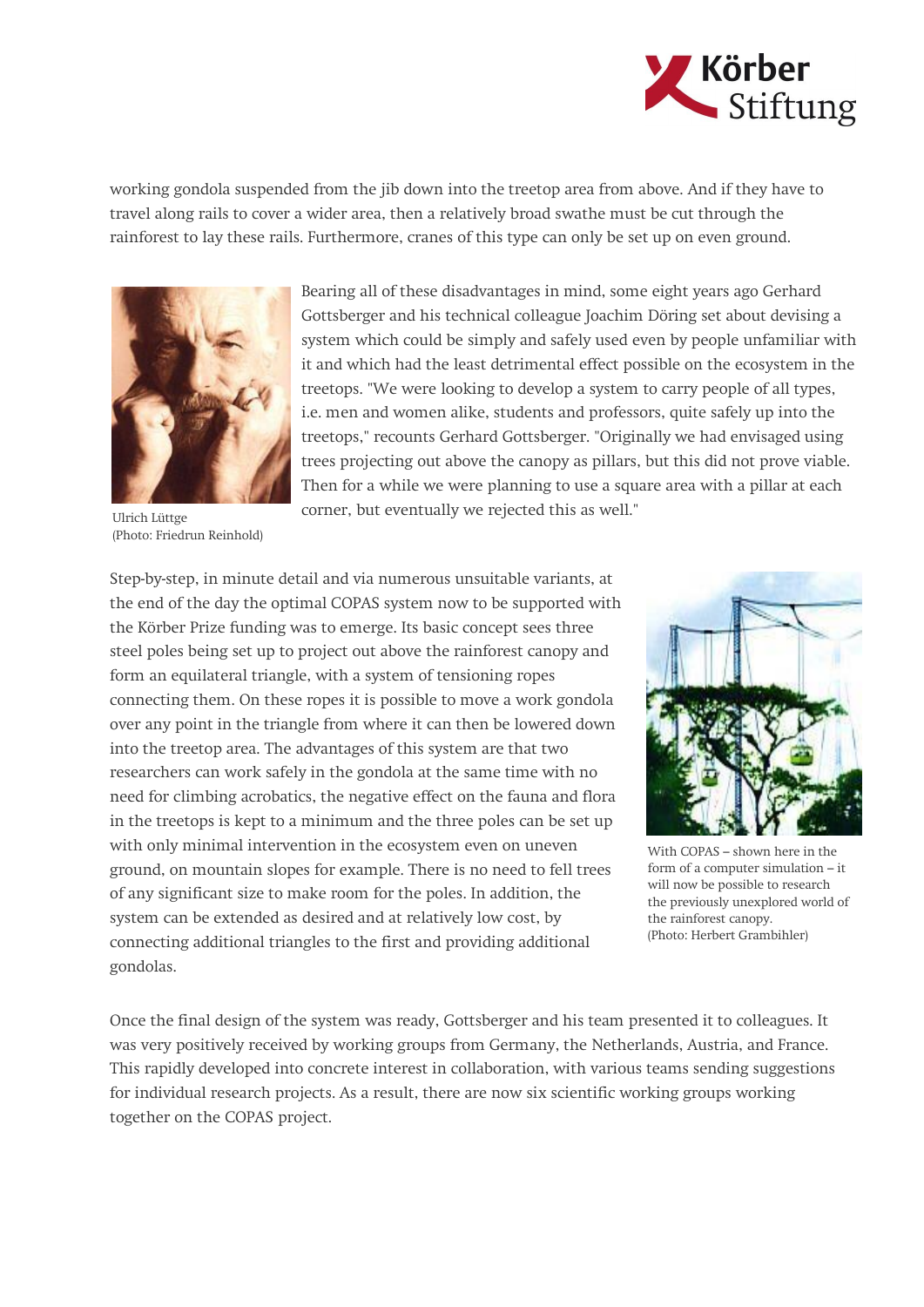



Ulrich Linsemair (Photo: Friedrun Reinhold)

The team led by Professor Dr. Karl F. Linsenmair at the Biocentre of the University of Würzburg specializes primarily in insects and vertebrates. Professor Dr. Bert Hölldobler's working group, likewise from the Biocentre of the University of Würzburg, will be addressing ants and the role they play in the treetop ecosystem. Professor Dr. Pierre Charles Dominique of the National Museum of Natural History in Brunoy, France is more interested in vertebrates. He and his colleagues want to undertake research primarily into monkeys and bats, and how these animals interact with the ecosystem, for example how seeds are distributed by monkeys. Professor Dr. Antoine Cleef and his working group from the Hugo de Vries Laboratory at the University of Amsterdam are more interested in botany and will be investigating the propagation and dissemination biology of specific plants. The team led by

Professor Dr. Ulrich Lüttge of the Botany Institute of the Darmstadt's Polytechnic College also devotes its work to the world of plants and to those plants living on the branches of large trees – known as epiphytes –measuring the amounts on nutrients and carbon dioxide they consume, how photosynthesis operates with these plants and how the various substances are passed on within the ecosystem. Finally, the working group of Professor Gottsberger will be concentrating on various plants  $-$  blue-green algae, lichens, mosses, ferns and everything up to flowering plants – and will also be investigating interactions between animals and plants, and micro-climatic phenomena, for example humidity fluctuations.

This interest in the tropical rainforest is shared by researchers and the public alike, and with good reason: up to 80 percent of all animal and plant species – most of which are still unidentified – live in this environment, according to biologists' most recent estimations. Zoologists have discovered 43 types of ant on a single tree – as many as are found in the whole of Great Britain – and here in Central Europe we find five to ten types of tree in a hectare of land. The equivalent figure in the rainforest was 307. This means that the rainforest harbors an inexhaustible potential of plants for possible medicinal or nutritional use. At the same time the tropical forests have an important climatic role to play; one third of primary biological production takes place there and they store 46 percent of the carbon held in terrestrial plants and



Bert Hölldobler (Photo: Friedrun Reinhold)

animals. Accordingly, destruction of the forest releases 0.5 to 2 billion tonnes of carbon in the form of carbon dioxide every year, representing 15 to 20 percent of global emissions of this gas which exaggerates the greenhouse effect. The local climate is also severely compromised by felling over a wide area, as the rain forests generate three quarters of their own precipitation themselves, by means of evaporation. Other threats associated with clearance are ground erosion, desertification, and flooding.

Nevertheless, the destruction of the tropical forests continues at breakneck pace: more than 40 percent of the original forest areas have already been cleared. Accordingly, research into this – the world's largest reservoir of species, its climate regulator and a unique environment – is an urgent necessity, not least to awaken politicians and industry to the fact that this environment is something other than